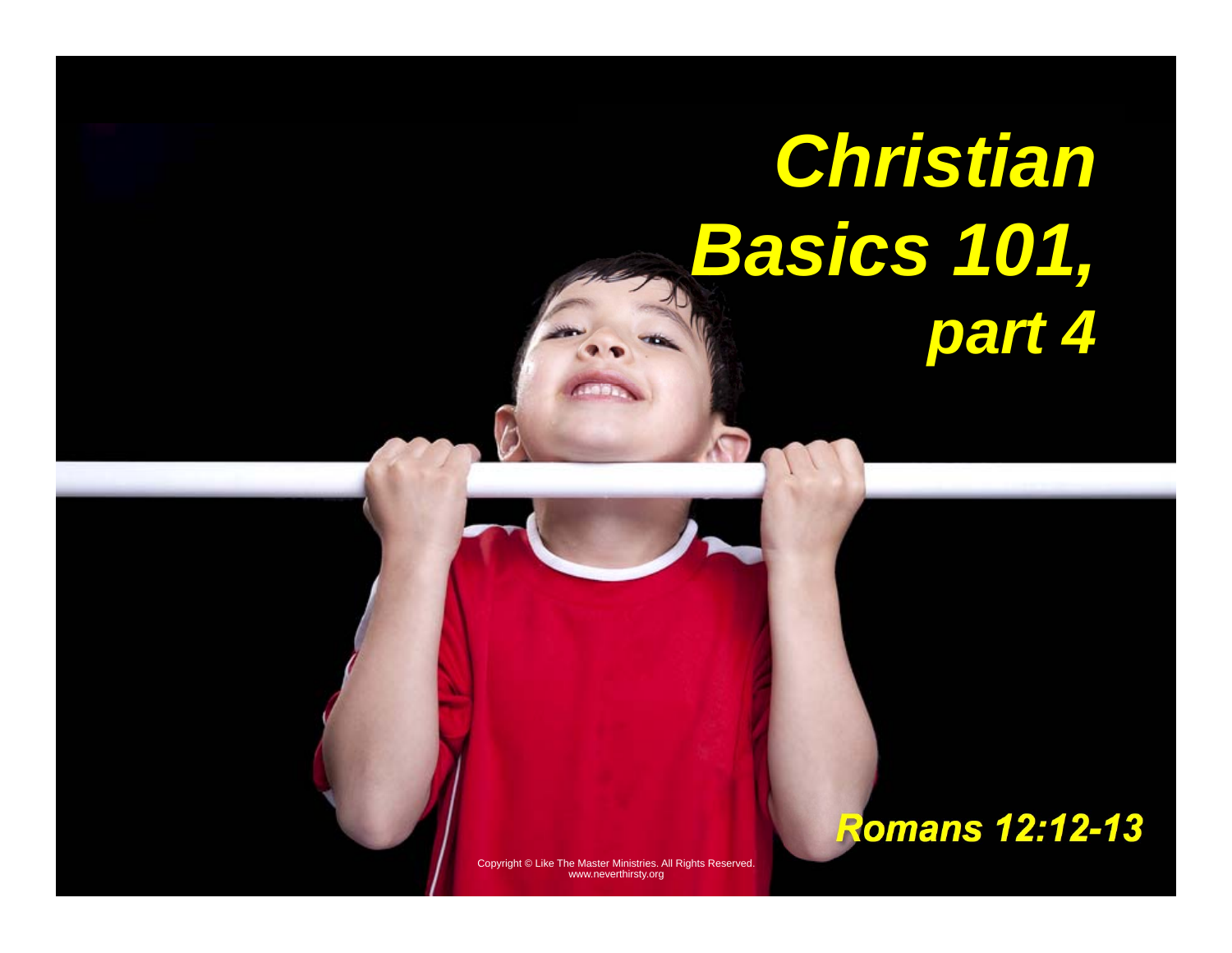# *Alone In The Crowd*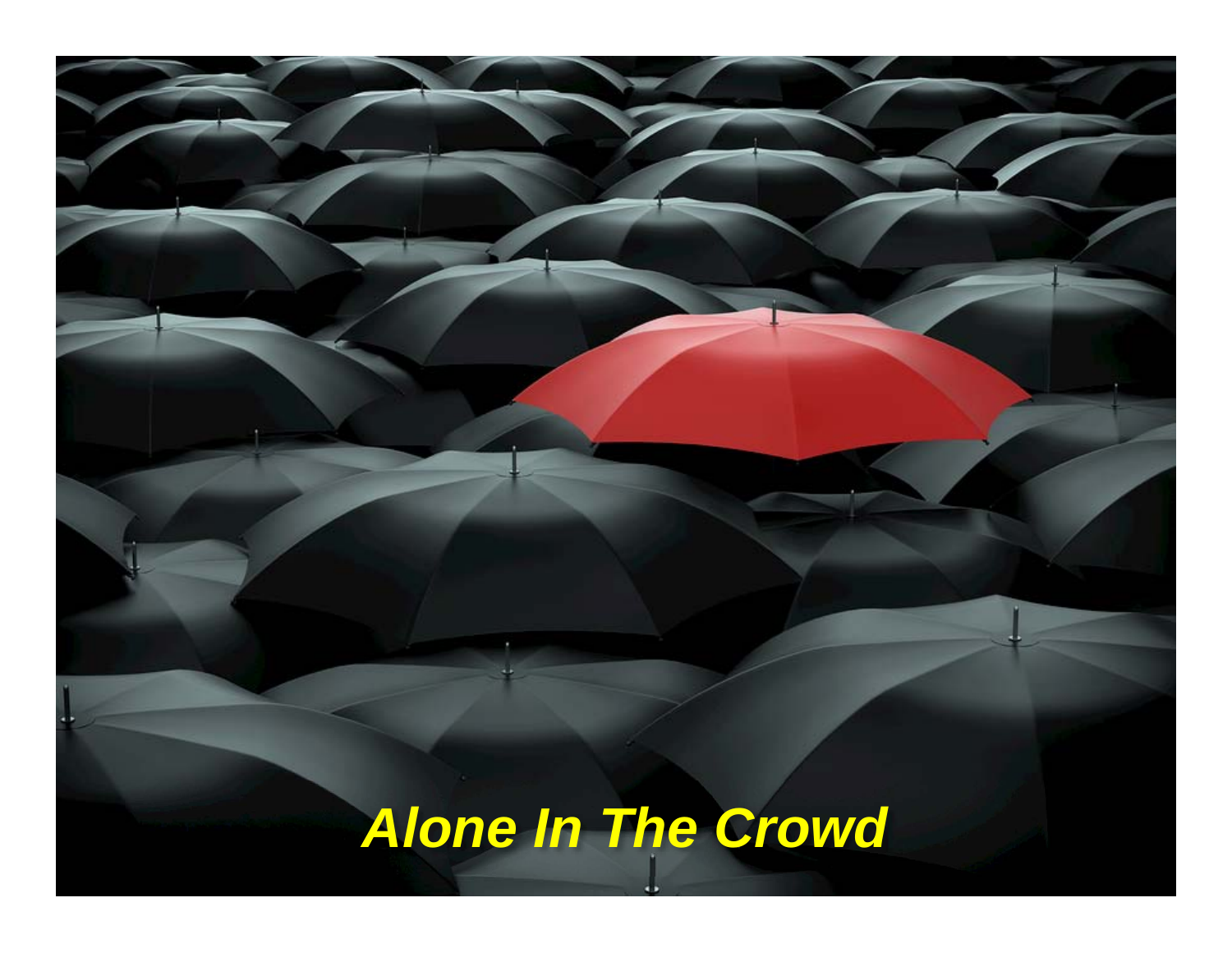

### *Are You A Desert Island Christian?*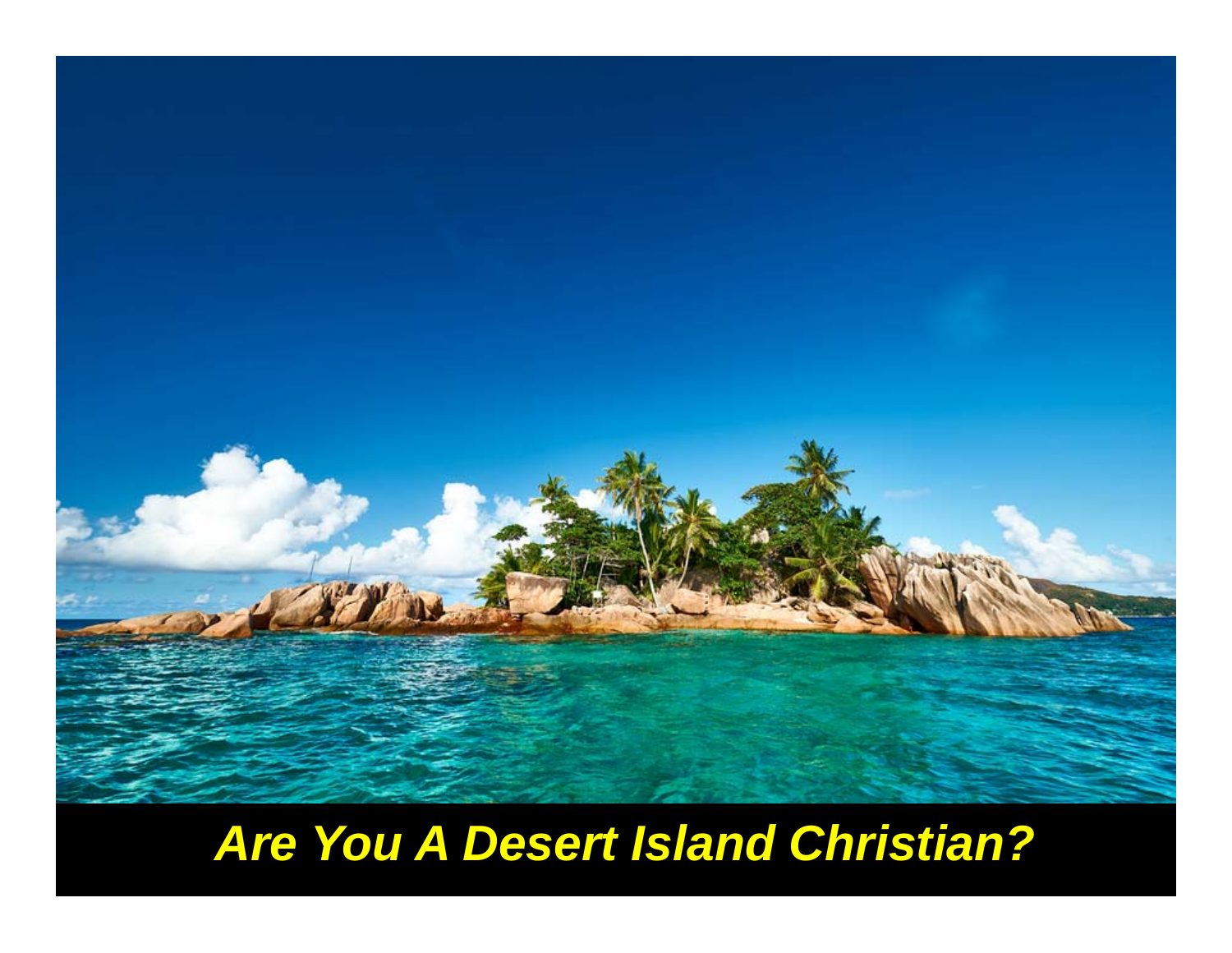### *Source Of Blessing*

*Romans 12*

*v. 9-13*

*v. 3-8*  -*Use your spiritual gift* 

*Include love in the recipe*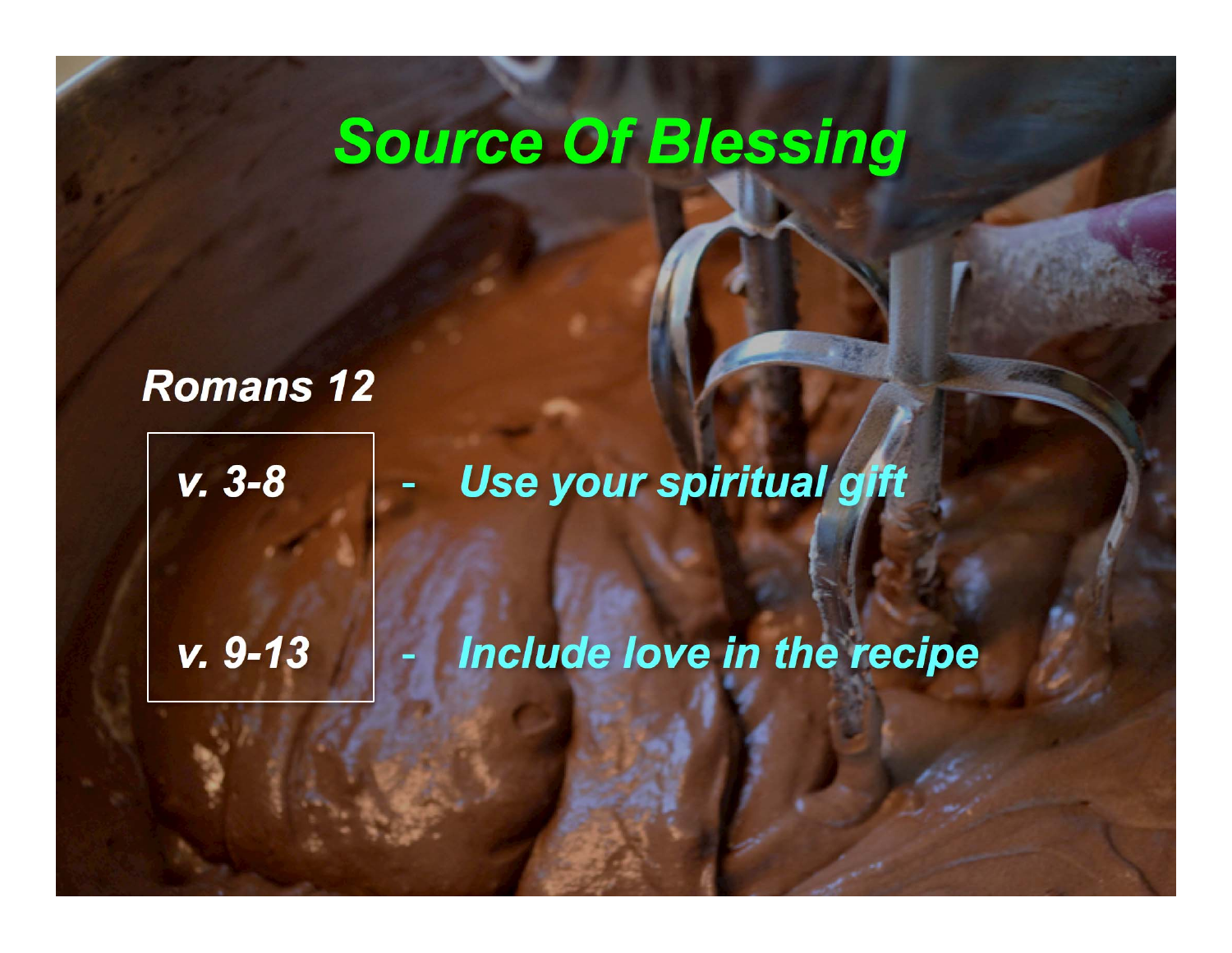### *Three Ways To Love The Saints Romans 12:12-13*

*1. Devoted to prayer* 

*2. Contribute to the needs of the saints* 

#### *3. Practice hospitality*

Copyright © Like The Master Ministries. All Rights Reserved. www.neverthirsty.org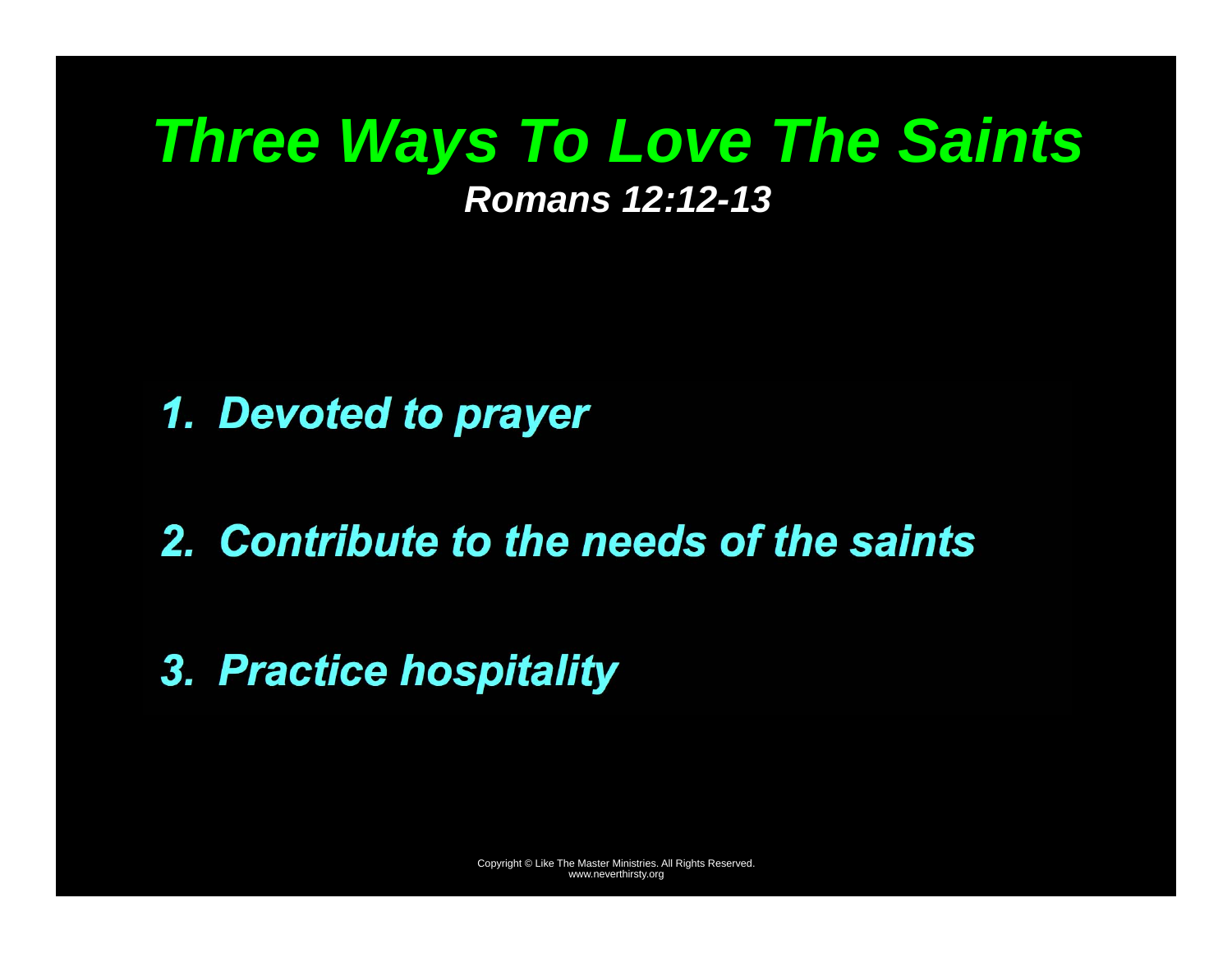### *Be Devoted To Prayer*

*Romans 12:12* 



*proskartereo = "to be firm, to endure, to hold fast"* 

> *Act 1:14 Acts 2:42 Acts 6:4 Col. 4:2*

Copyright © Like The Master Ministries. All Rights Reserved. www.neverthirsty.org www.neverthirsty.org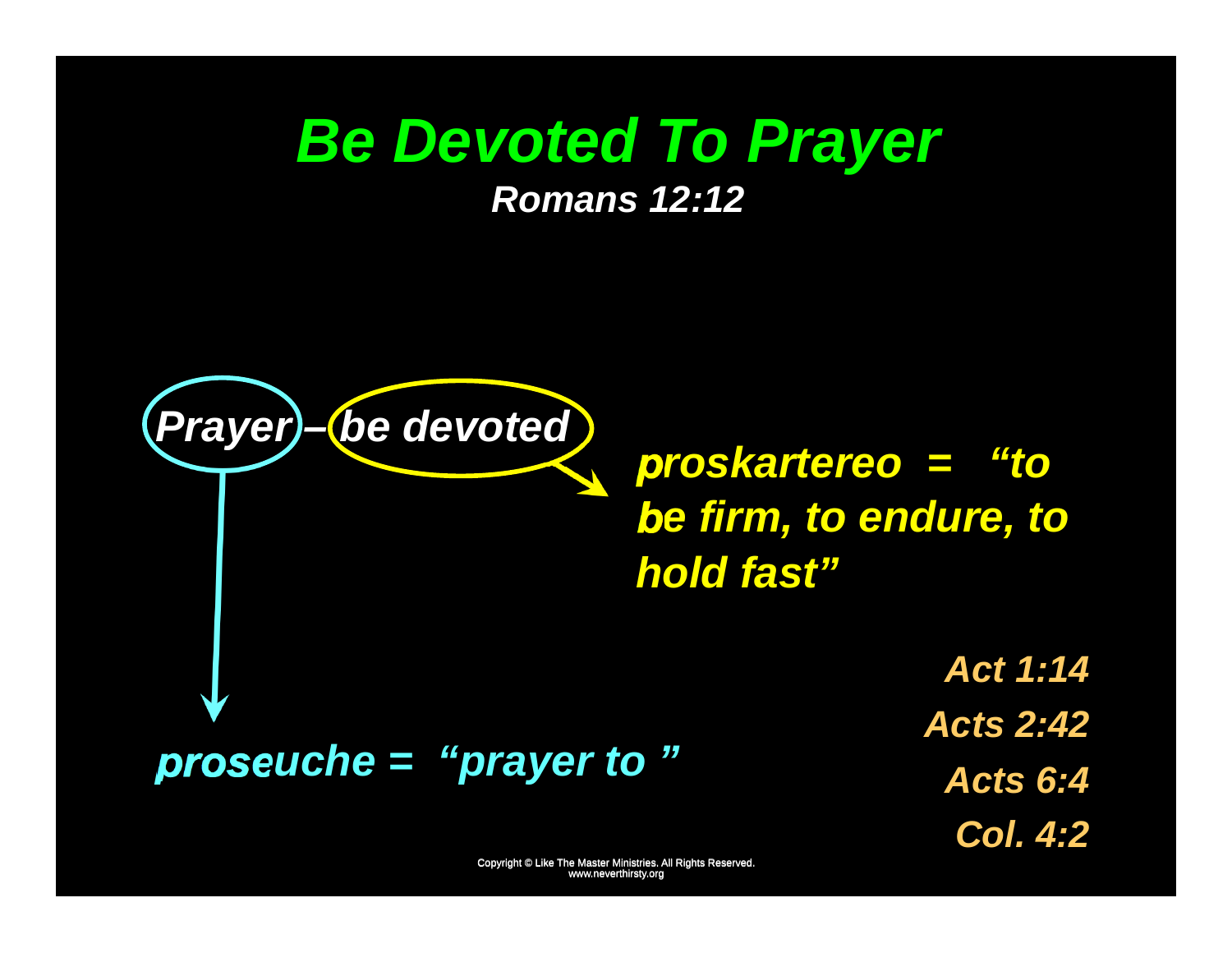

## *Soldier Is To "Hold Fast"*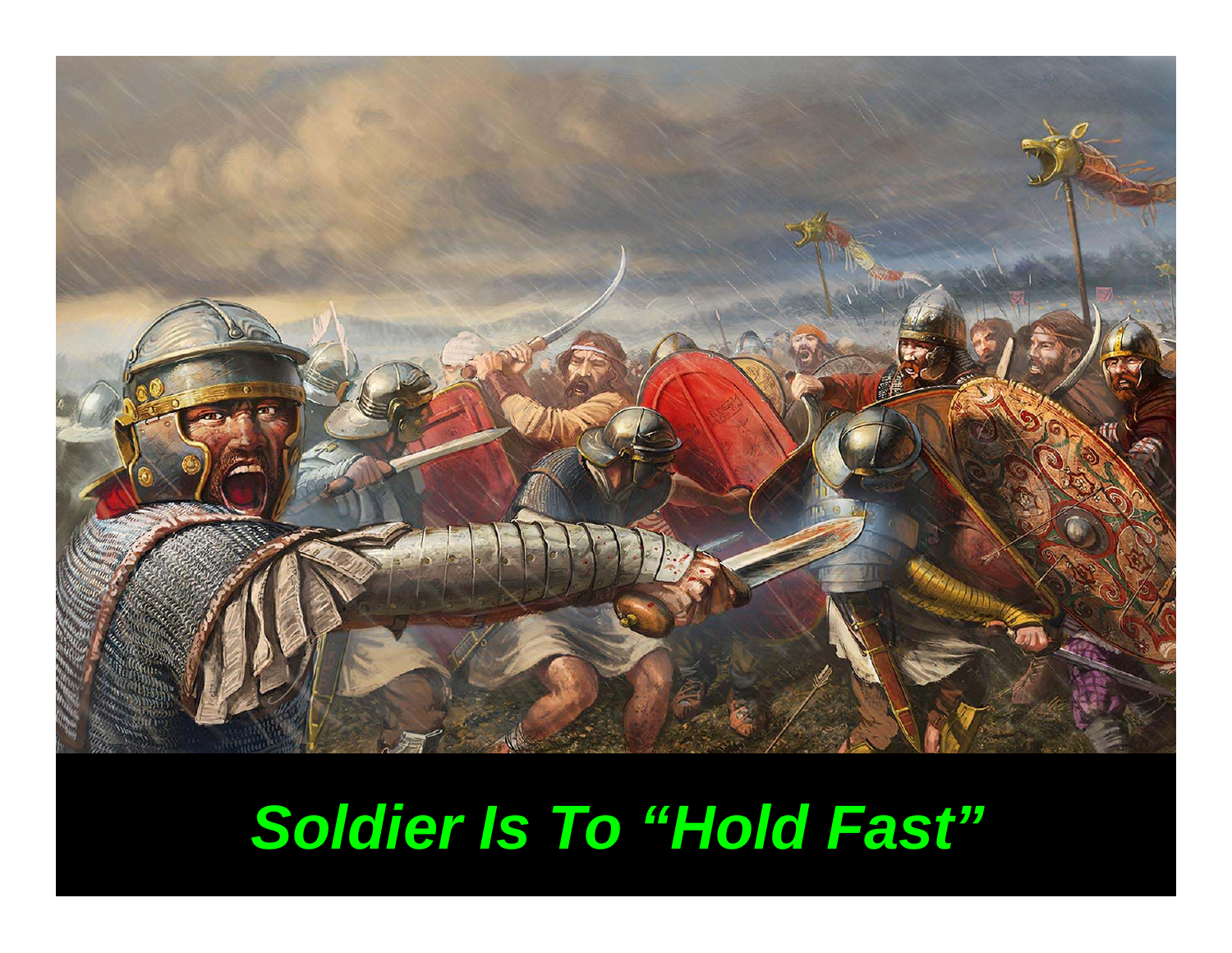### *Why Be Devoted To Prayer?*

- *Joshua 9:3-4*
- *James 4:2-3; Matt. 6:11; Acts 4:30-31*
- *Ps. 32:3-7; 1 John 1:9*
- $\bullet$ *James 5:15*
- $\bullet$ *Numbers 11:1-2; Dan. 9:3-19*
- $\bullet$ *Col. 4:2*
- *Rom. 12:12*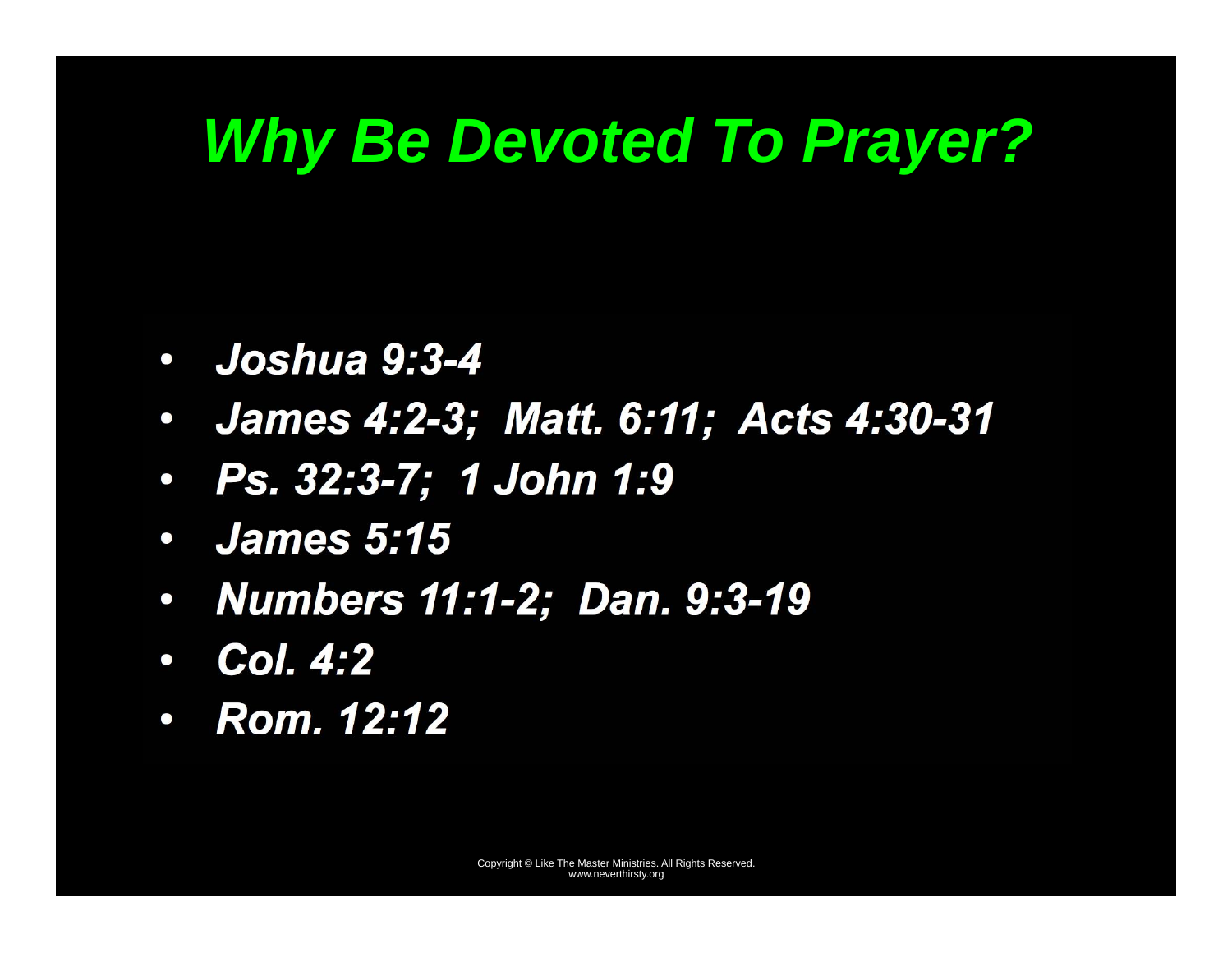*Being Devoted To Prayer Is Not 24/7 On Our Knees*

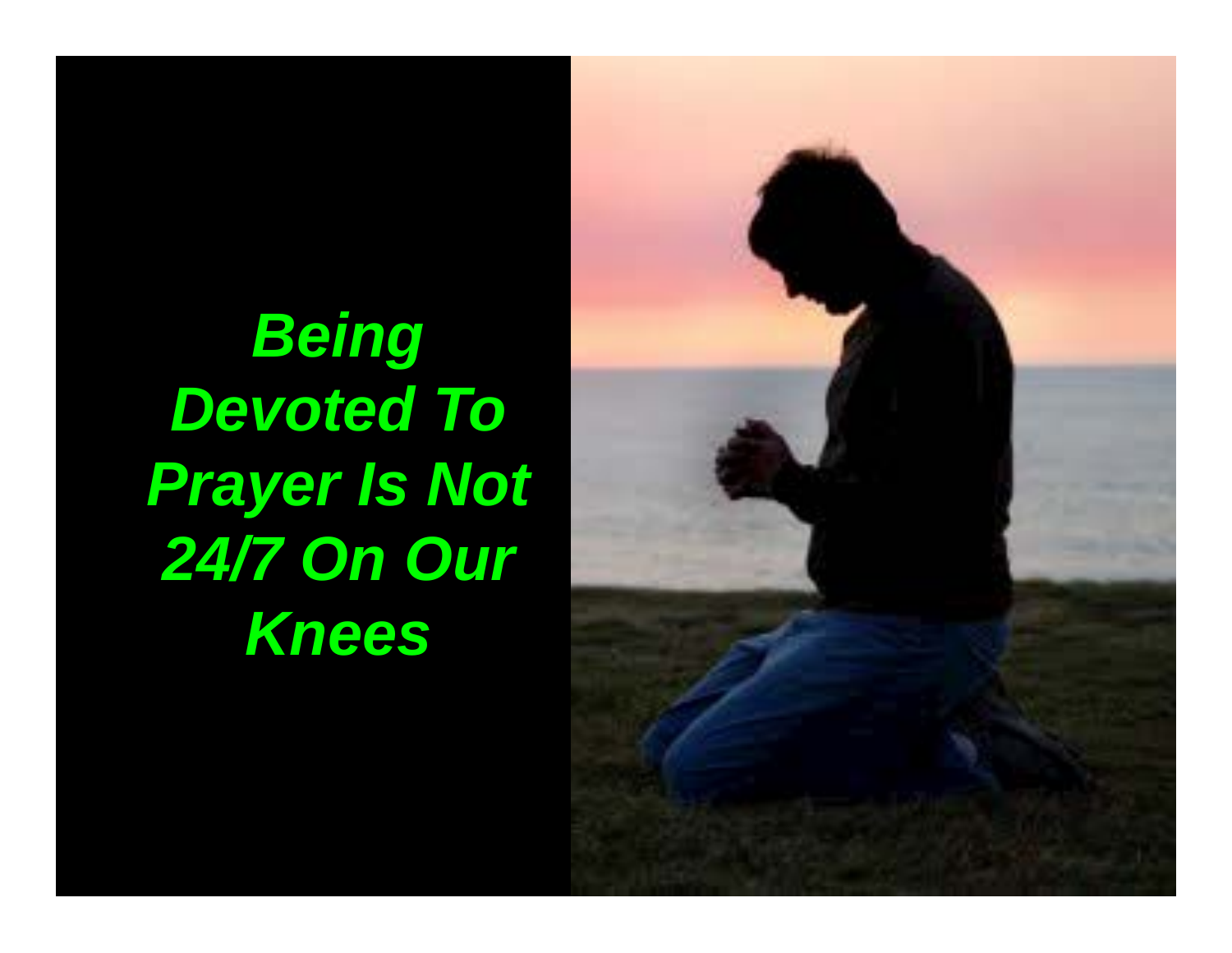#### *Contributing To The Saint Romans 12:13*



Copyright © Like The Master Ministries. All Rights Reserved. www.neverthirsty.org

*James 2:15-16*